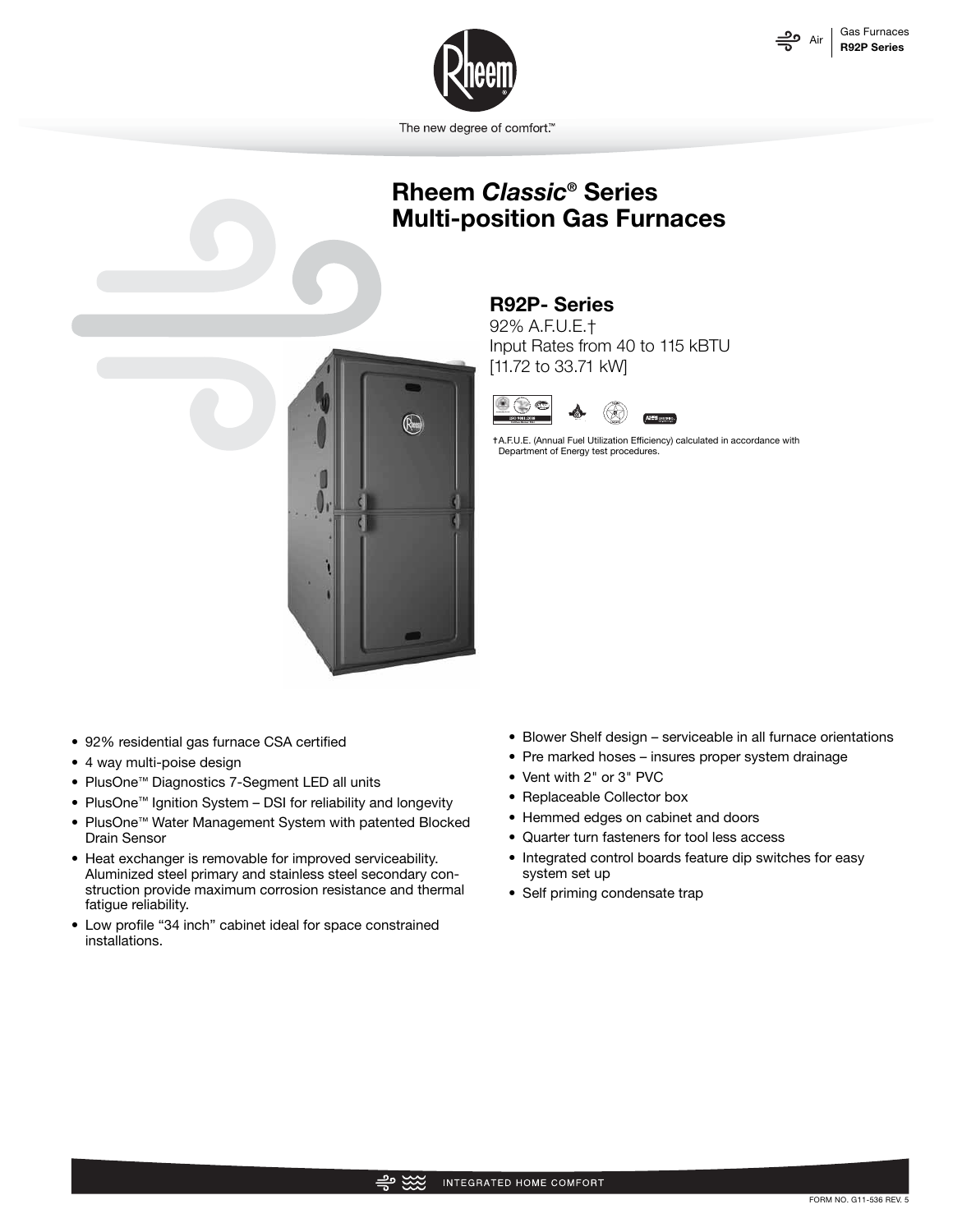## **TABLE OF CONTENTS**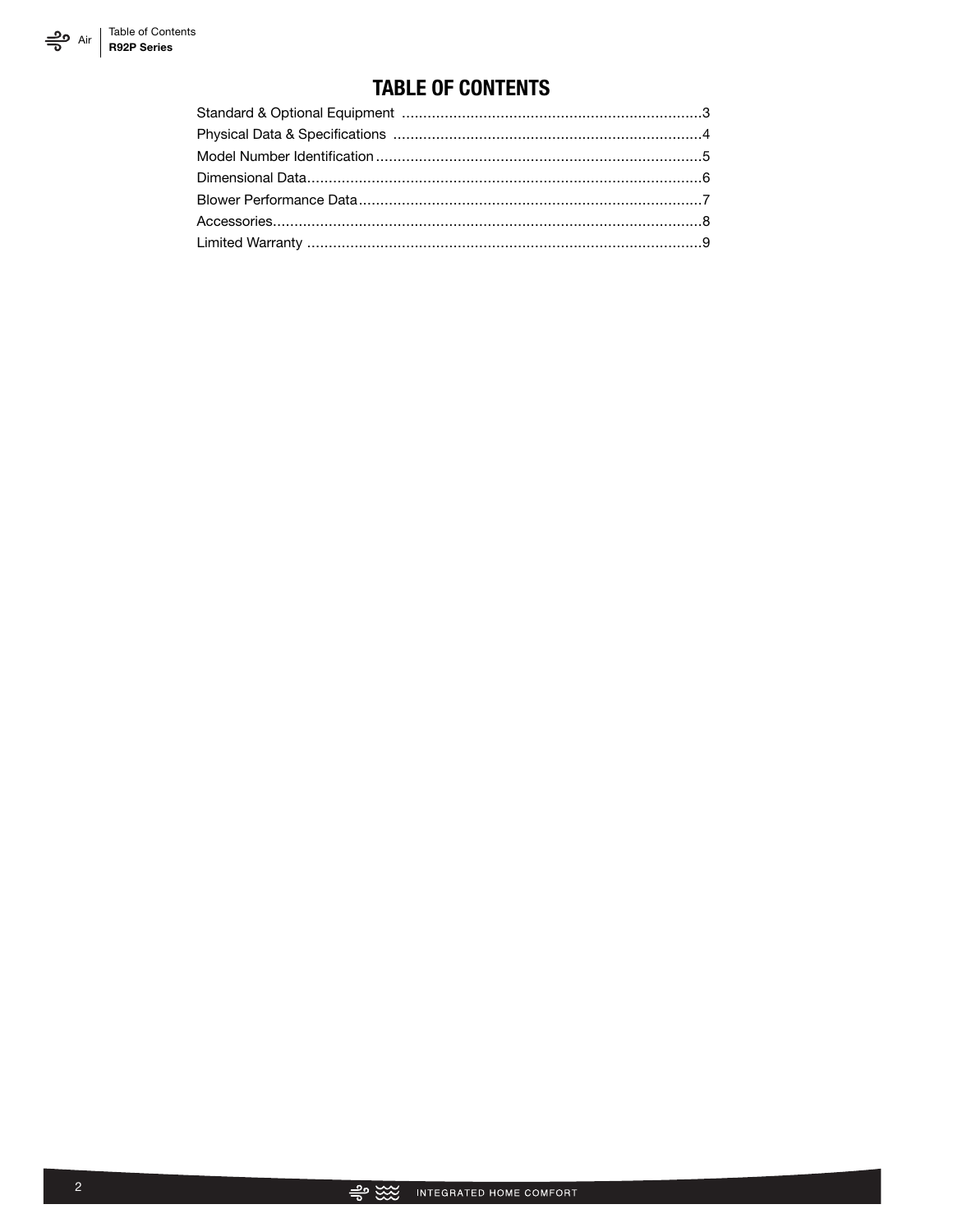

## **STANDARD EQUIPMENT**

Completely assembled and wired; blocked drain sensor, 7 segment LED and marked hoses; heat exchanger; primary: aluminized steel, secondary: 29-4C stainless steel; induced draft; pressure switches; redundant main gas control; blower compartment door safety switch; solid state time on/off blower control; limit controls; manual shut-off valve; 100% safety lock out; cool fan off delay; field selectable heat fan off delay; one hour automatic retry; power and self-test diagnostics; flame sense current diagnostics; electronic air cleaner connections; twinning (built-in) features; humidifier connections; humidifier on/off delay; low speed continuous fan option; single speed option for heating and cooling applications; transformer; direct drive, multi-speed blower motor. (Please note: a thermostat is not included as standard equipment.)

## **OPTIONAL EQUIPMENT**

Side and bottom filter racks; return air cabinet for all sizes.

NOTE: Furnace is not listed for use with fuels other than natural or L.P. (propane) gas.

All models can be converted by a qualified distributor or local service dealer to use L.P. (propane) gas without changing burners. Factory approved kits must be used to convert from natural to L.P. (propane) gas and may be ordered as optional accessories from a parts distributor.

For L.P. (propane) operation, refer to Conversion Kit Index Form.

## **WARNING** THIS FURNACE IS NOT APPROVED OR RECOMMENDED FOR USE IN MOBILE HOMES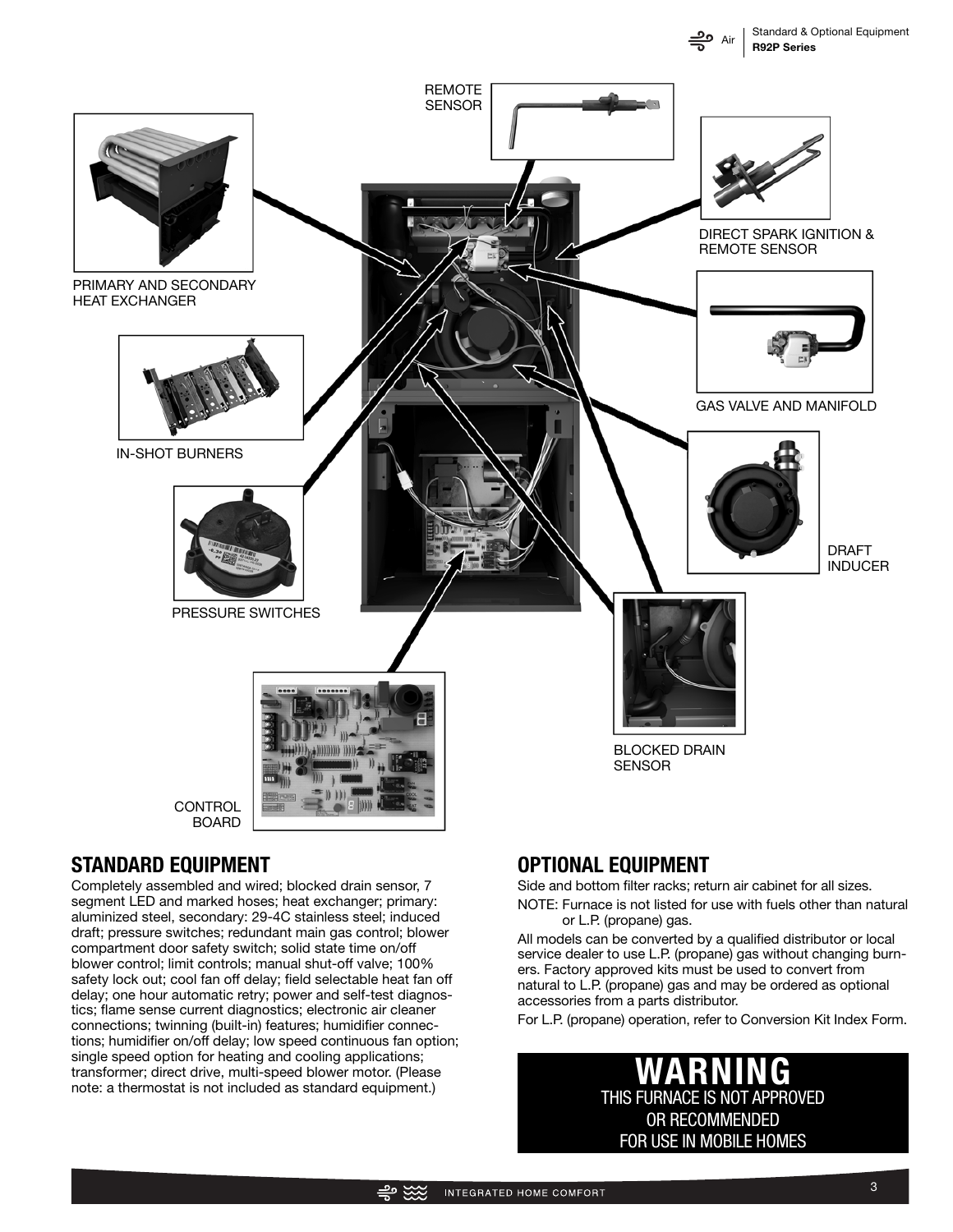### **Physical Data and Specifications—Upflow Models U.S. and Canadian Models**

| <b>MODEL NUMBERS</b>                                          | R92PA0401317MSA                     | R92PA0601317MSA   R92PA0701317MSA   |                                     | R92PA0851521MSA                      | R92PA1001521MSA                      | R92PA1151524MSA                      |
|---------------------------------------------------------------|-------------------------------------|-------------------------------------|-------------------------------------|--------------------------------------|--------------------------------------|--------------------------------------|
| HIGH FIRE INPUT BTU/HR [kW] 1                                 | 42,000 [12.31]                      | 56,000 [16.41]                      | 70,000 [20.50]                      | 84,000 [24.61]                       | 98,000 [28.72]                       | 112,000 [32.82]                      |
| <b>HEATING CAPACITY BTU/HR [kW]</b>                           | 39,000 [11.43]                      | 52,000 [15.24]                      | 65,000 [19.05]                      | 78,000 [22.86]                       | 91,000 [26.67]                       | 104,000 [30.48]                      |
| HIGH ALTITUDE OUTPUT<br>10% DERATE [kW] 2                     | 35,154 [10.30]                      | 46,872 [13.74]                      | 58,590 [17.17]                      | 70,308 [26.60]                       | 82,026 [24.03]                       | 93,744 [27.47]                       |
| BLOWER (D x W)<br>[mm]                                        | $11 \times 7$<br>$[279 \times 178]$ | $11 \times 8$<br>$[279 \times 203]$ | $11 \times 8$<br>$[279 \times 203]$ | $11 \times 10$<br>$[279 \times 254]$ | $11 \times 10$<br>$[279 \times 254]$ | $11 \times 11$<br>$[279 \times 279]$ |
| MOTOR H.P. [W]-<br><b>TYPE</b>                                | 1/4 [187]-4-PSC                     | 1/2 [373]-4-PSC                     | 1/2 [373]-4-PSC                     | 3/4 [559]-4-PSC                      | 3/4 [559]-4-PSC                      | 3/4 [559]-4-PSC                      |
| MIN. CIRCUIT AMPACITY                                         | 8                                   | 11                                  | 11                                  | 13                                   | 13                                   | 13                                   |
| MIN. OVERLOAD PROTECTION<br><b>DEVICE</b>                     | 15                                  | 15                                  | 15                                  | 15                                   | 15                                   | 15                                   |
| MAX. OVERLOAD PROTECTION<br><b>DEVICE</b>                     | 15                                  | 15                                  | 15                                  | 20                                   | 20                                   | 20                                   |
| <b>HEATING SPEED</b>                                          | MED-HIGH                            | MED-HIGH                            | MED-HIGH                            | MED-HIGH                             | MED-HIGH                             | MED-HIGH                             |
| COOLING SPEED                                                 | <b>HIGH</b>                         | <b>HIGH</b>                         | <b>HIGH</b>                         | <b>HIGH</b>                          | <b>HIGH</b>                          | <b>HIGH</b>                          |
| MINIMUM EXT. STATIC<br>PRESSURE (IN. W.C.) [kPa]              | $.18$ [.045]                        | $.20$ $[.050]$                      | .23 [.057]                          | .28 [.070]                           | .28 [.070]                           | .28 [.070]                           |
| <b>MAXIMUM EXT. STATIC</b><br>PRESSURE (IN. W.C.) [kPa]       | $0.8$ [0.19]                        | $0.8$ [0.19]                        | $0.8$ [0.19]                        | $0.8$ [0.19]                         | $0.8$ [0.19]                         | $0.8$ [0.19]                         |
| HEATING CFM @ .2" [.049 kPa]<br>W.C. E.S.P. [L/s]             | 1049 [494]                          | 1139 [537]                          | 1211 [571]                          | 1704 [804]                           | 1748 [825]                           | 1750 [825]                           |
| COOLING CFM @ .5" [.124 kPa]<br>W.C. E.S.P. [L/s]             | 1121 [528]                          | 1232 [581]                          | 1318 [622]                          | 1742 [822]                           | 1782 [841]                           | 1934 [912]                           |
| <b>TEMPERATURE RISE-HIGH FIRE</b><br>RANGE IN DEGREES °F [°C] | $25 - 55$<br>$[14 - 31]$            | $35 - 65$<br>$[19 - 36]$            | $40 - 70$<br>$[22 - 39]$            | $35 - 65$<br>$[19 - 36]$             | $35 - 65$<br>$[19 - 36]$             | $45 - 75$<br>$[25 - 42]$             |
| APPROX. SHIPPING WEIGHT<br>$(LBS.)$ [kg]                      | 123.5 [56]                          | 128 [58]                            | 132 [60]                            | 147.5 [67]                           | 152 [69]                             | 165 [75]                             |
| AFUE <sup>3</sup>                                             | 92.00%                              | 92.00%                              | 92.00%                              | 92.00%                               | 92.00%                               | 92.00%                               |

NOTES: All models are 115V, 60HZ, 1 phase Gas connection size for all models is 1/2" [13 mm] N.P.T.

➀ Installation instructions for high altitude derate.

➁ Canadian installations only.

➂ In accordance with D.O.E. test procedures.

\*S=Standard Models

NOTE: Standard model complies with California low nox requirements.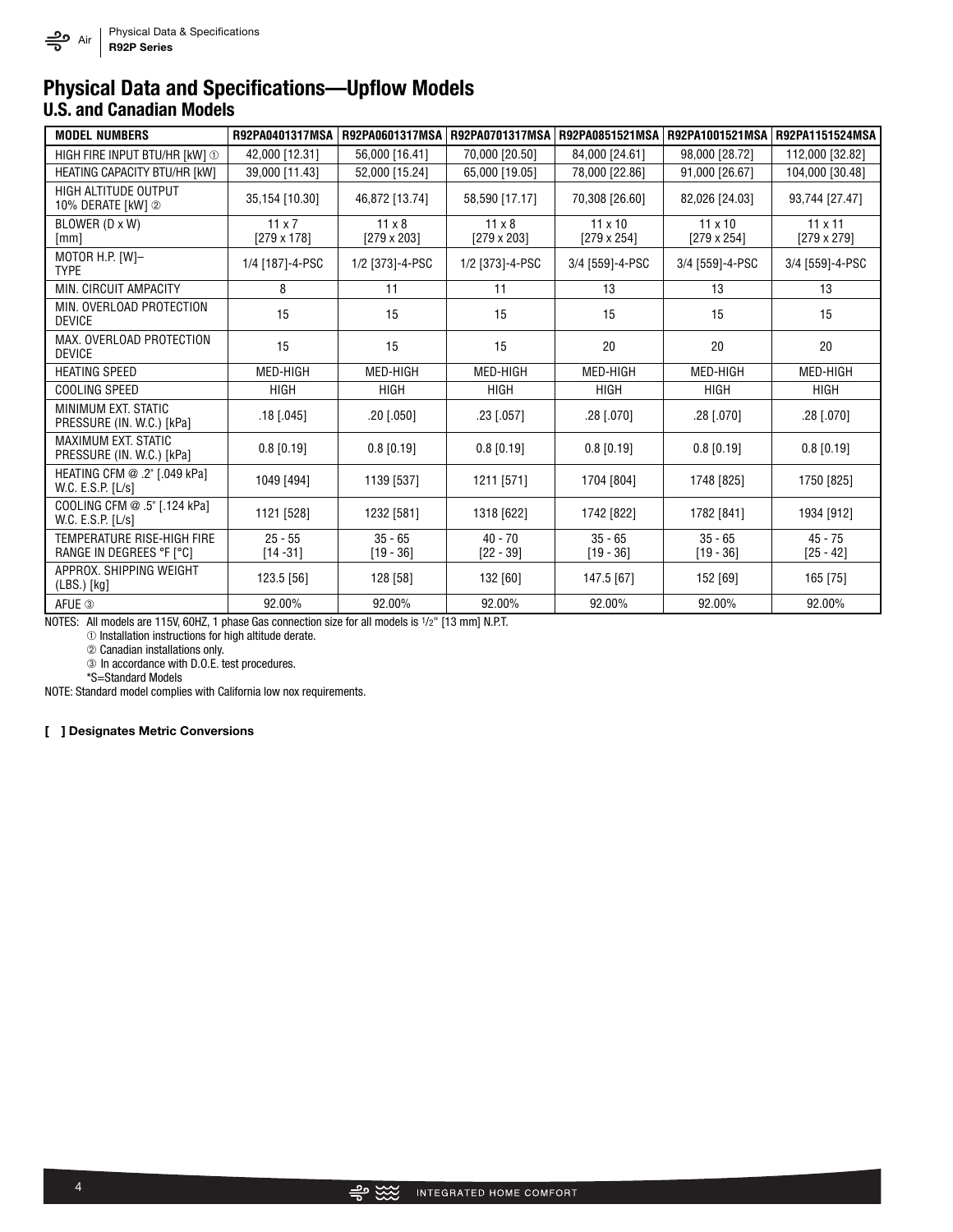# **Model Number Identification**

| R     | 92                         | Р                     | A                                        | 040                                                                                                                                                                                            |                | 3                                               | 17                                                                      | M                                                | s | A                                                      |
|-------|----------------------------|-----------------------|------------------------------------------|------------------------------------------------------------------------------------------------------------------------------------------------------------------------------------------------|----------------|-------------------------------------------------|-------------------------------------------------------------------------|--------------------------------------------------|---|--------------------------------------------------------|
| Rheem | Series<br>92%<br>Efficient | Motor -<br><b>PSC</b> | <b>Design Series</b><br>$A = 1st$ Desian | Input<br>BTU/HR<br>$040 = 42,000$ [12.31 kW]<br>$060 = 56,000$ [16.41 kW]<br>$070 = 70,000$ [20.51 kW]<br>$085 = 84,000$ [24.62 kW]<br>$100 = 98,000$ [28.72 kW]<br>$115 = 112,000$ [32.82 kW] | Stage - Single | Airflow<br>3 - Up to 3 Tons<br>5 - Up to 5 Tons | <b>Cabinet Width</b><br>$17 = 17.5$ "<br>$21 = 21.0$ "<br>$24 = 24.5$ " | Configuration - $S = Standard$<br>Multi-Position |   | Revision -<br>Marketing<br>(A - First Time<br>Release) |

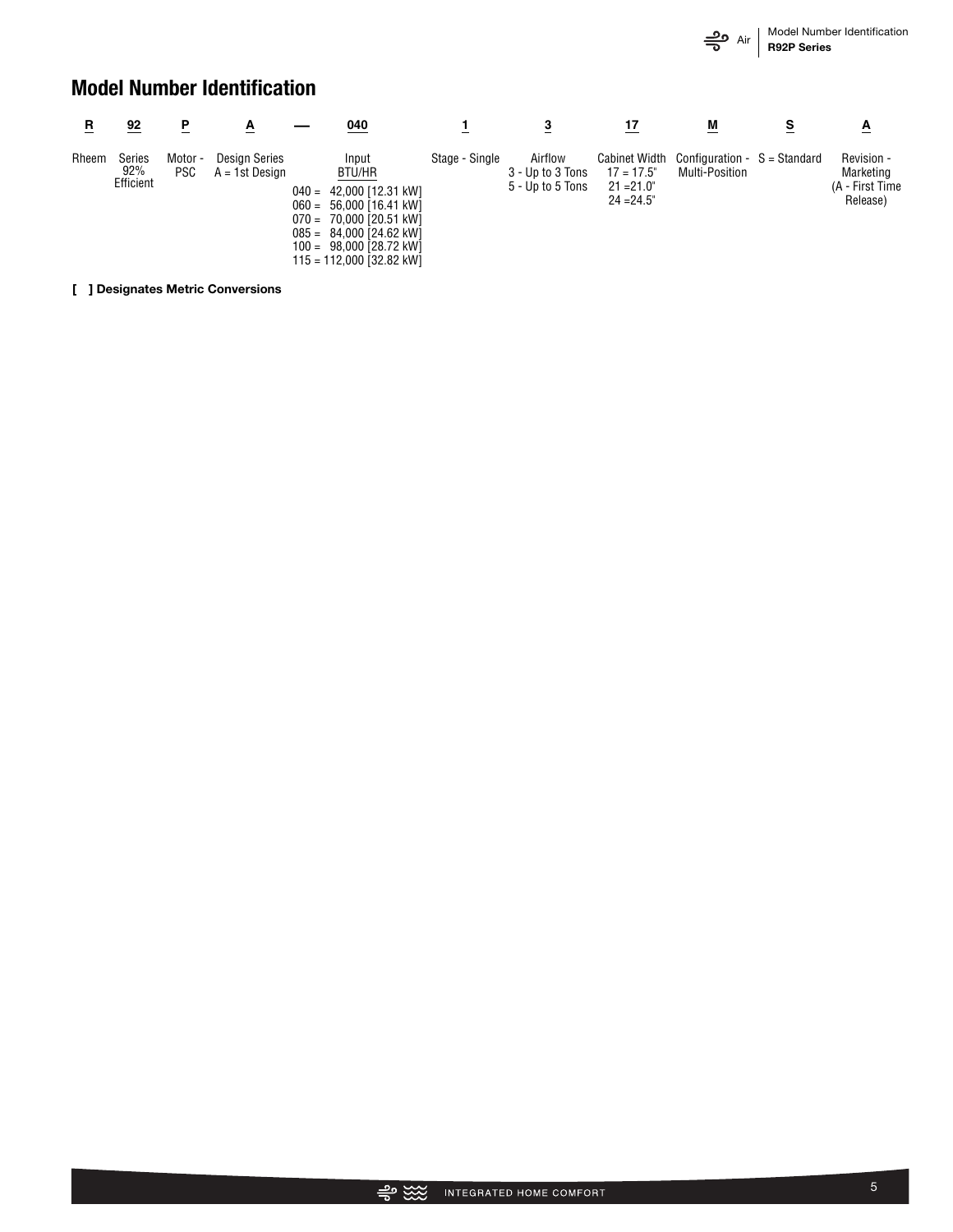

### **UNIT DIMENSIONS (CLEARANCE TO COMBUSTIBLES)**

| <b>MODEL</b> | LEFT |                             |             | MINIMUM CLEARANCE (IN.) [mm] |              |             | SHIP WGTS.  | <b>FLANGE DIMENSIONS</b> |               |               |  |
|--------------|------|-----------------------------|-------------|------------------------------|--------------|-------------|-------------|--------------------------|---------------|---------------|--|
| <b>R92P</b>  | SIDE | <b>RIGHT</b><br><b>SIDE</b> | <b>BACK</b> | TOP                          | <b>FRONT</b> | <b>VENT</b> | (LBS.) [kg] | A                        |               | C             |  |
| 040          |      | 0                           |             | [25]                         | 2[51]        |             | 123.5 [56]  | 171/2 [445]              | 1617/64 [413] | 1613/64 [412] |  |
| 060          |      |                             |             | [25]                         | 2[51]        |             | [58]<br>128 | 171/2 [445]              | 1617/64 [413] | 1613/64 [412] |  |
| 070          |      |                             |             | [25]                         | 2[51]        |             | 132<br>[60] | 171/2 [445]              | 1617/64 [413] | 1613/64 [412] |  |
| 085          |      |                             | 0           | [25]                         | 2[51]        |             | 147.5 [67]  | [533]<br>21              | 1949/64 [502] | 1945/64 [500] |  |
| 100          |      |                             | 0           | [25]                         | 2[51]        |             | 152<br>[69] | [533]<br>21              | 1949/64 [502] | 1945/64 [500] |  |
| 115          |      |                             |             | [25]                         | 2[51]        |             | [75]<br>165 | 241/2 [662]              | 2317/64 [591] | 2313/64 [589] |  |

\*A service clearance of at least 24" is recommended in front of all furnaces **[ ] Designates Metric Conversions** Supply and return depicted as upflow configuration.

Flange configuration will vary depending on installation orientation.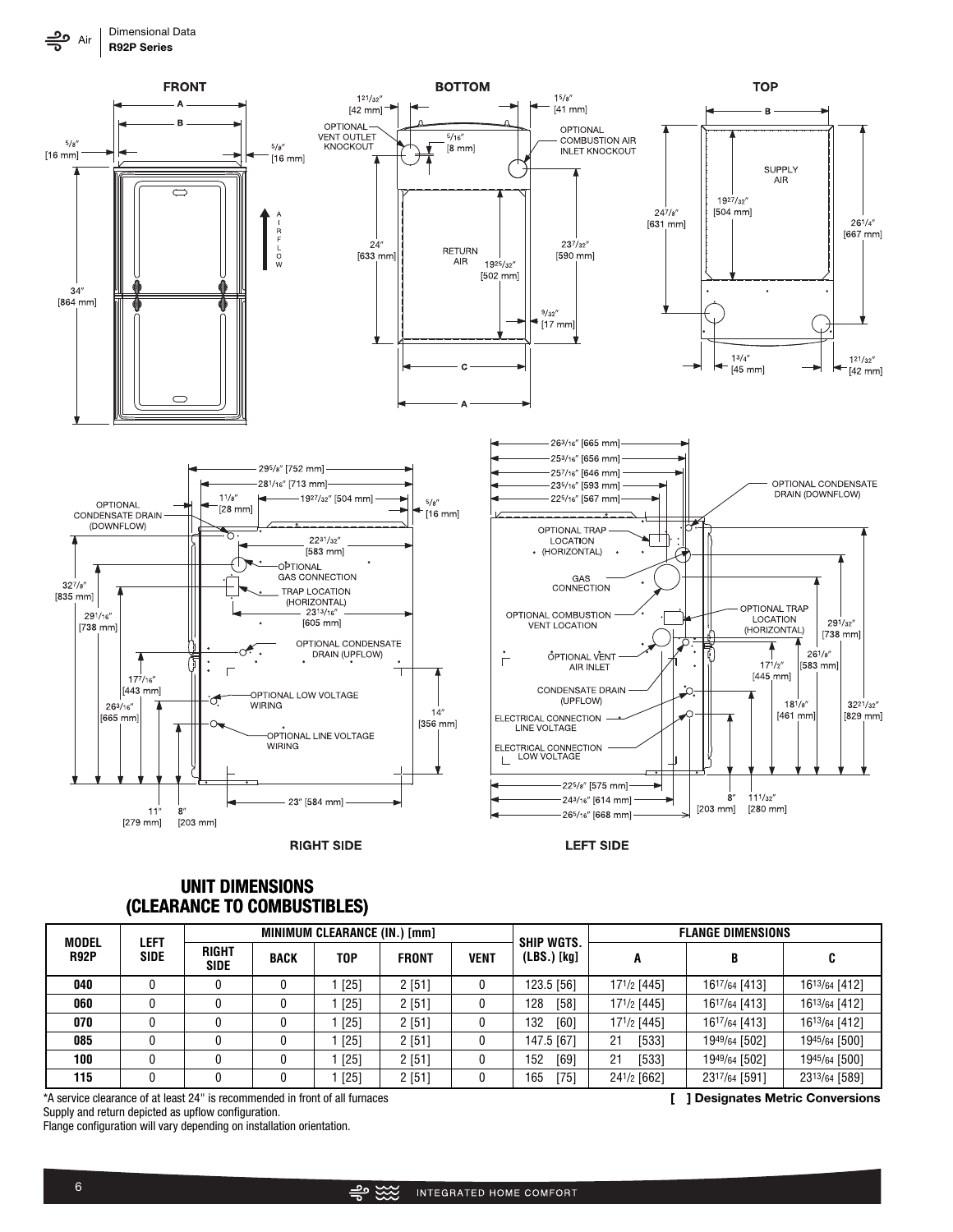| ۰. |
|----|
|    |

|                  | <b>BLOWER</b>                        | <b>MOTOR</b>   |                                         |                                                                  |                                                           |                                                      |                                                      | <b>CFM [L/s] AIR DELIVERY</b>                        |                                                      |                                                      |                                                      |
|------------------|--------------------------------------|----------------|-----------------------------------------|------------------------------------------------------------------|-----------------------------------------------------------|------------------------------------------------------|------------------------------------------------------|------------------------------------------------------|------------------------------------------------------|------------------------------------------------------|------------------------------------------------------|
| <b>MODEL</b>     | <b>SIZE</b>                          | H.P.           | <b>BLOWER</b><br><b>SPEED</b>           |                                                                  | <b>EXTERNAL STATIC PRESSURE INCHES WATER COLUMN [kPa]</b> |                                                      |                                                      |                                                      |                                                      |                                                      |                                                      |
|                  | [mm]                                 | [W]            |                                         | $0.1$ [.02]                                                      | $0.2$ [.05]                                               | $0.3$ [.07]                                          | $0.4$ [.10]                                          | $0.5$ [.12]                                          | $0.6$ [.15]                                          | $0.7$ [.17]                                          | $0.8$ [.19]                                          |
| R92PA<br>0401317 | $11 \times 7$<br>$[279 \times 178]$  | 1/4<br>$[187]$ | LOW<br>MED-LO<br>MED-HI*<br><b>HIGH</b> | [345]<br>732<br>875<br>[413]<br>1073<br>[506]<br>1279<br>[603]   | 695 [328]<br>845 [399]<br>1049 [495]<br>1239 [584]        | 669 [316]<br>820 [387]<br>1004 [474]<br>1213 [572]   | 639 [301]<br>792 [374]<br>975 [460]<br>1174 [554]    | 605 [285]<br>766 [361]<br>943 [445]<br>1121 [529]    | 547 [258]<br>726 [342]<br>900 [425]<br>1069 [504]    | 512 [242]<br>659 [311]<br>864 [408]<br>1033 [487]    | 487 [230]<br>605 [286]<br>798 [376]<br>980 [462]     |
| R92PA<br>0601317 | $11 \times 8$<br>$[279 \times 203]$  | 1/2<br>[373]   | LOW<br>MED-LO<br>MED-HI*<br><b>HIGH</b> | [392]<br>830<br>940<br>[443]<br>1168<br>[551]<br>1421<br>$[670]$ | 793 [374]<br>908 [428]<br>1139 [537]<br>1385 [653]        | 755 [356]<br>875 [413]<br>1109 [523]<br>1349 [636]   | 705 [333]<br>821 [387]<br>1060 [500]<br>1291 [609]   | 654 [308]<br>766 [361]<br>1010 [476]<br>1232 [581]   | 599 [283]<br>710 [333]<br>942 [444]<br>1147 [541]    | 544 [257]<br>653 [308]<br>874 [412]<br>1062 [501]    | 496 [234]<br>584 [275]<br>802 [378]<br>976 [460]     |
| R92PA<br>0701317 | $11 \times 8$<br>$[279 \times 203]$  | 1/2<br>$[373]$ | LOW<br>MED-LO<br>MED-HI*<br><b>HIGH</b> | 852<br>[402]<br>986<br>[465]<br>1238<br>[584]<br>1493<br>$[704]$ | 827 [390]<br>955 [450]<br>1211 [571]<br>1452 [685]        | 802 [378]<br>923 [435]<br>1183 [558]<br>1410 [665]   | 752 [355]<br>883 [417]<br>1139 [537]<br>1364 [643]   | 701 [331]<br>843 [398]<br>1094 [516]<br>1318 [622]   | 662 [312]<br>790 [373]<br>1036 [489]<br>1257 [593]   | 623 [294]<br>737 [348]<br>978 [461]<br>1195 [564]    | 580 [274]<br>686 [324]<br>897 [423]<br>1084 [511]    |
| R92PA<br>0851521 | $11 \times 10$<br>$[279 \times 254]$ | 3/4<br>[559]   | LOW<br>MED-LO<br>MED-HI*<br><b>HIGH</b> | 1313<br>[619]<br>1488<br>[702]<br>1732<br>[817]<br>1983<br>[935] | 1275 [601]<br>1452 [685]<br>1704 [804]<br>1929 [910]      | 1236 [583]<br>1415 [667]<br>1676 [791]<br>1874 [884] | 1221 [576]<br>1384 [653]<br>1630 [769]<br>1810 [854] | 1184 [558]<br>1328 [626]<br>1579 [745]<br>1742 [822] | 1141 [538]<br>1279 [603]<br>1498 [707]<br>1663 [784] | 1098 [518]<br>1229 [580]<br>1417 [668]<br>1583 [747] | 1053 [497]<br>1170 [552]<br>1343 [633]<br>1477 [697] |
| R92PA<br>1001521 | $11 \times 10$<br>$[279 \times 254]$ | 3/4<br>$[559]$ | LOW<br>MED-LO<br>MED-HI*<br><b>HIGH</b> | 1329<br>[627]<br>1535<br>[724]<br>[847]<br>1796<br>2019<br>[952] | 1313 [619]<br>1498 [707]<br>1748 [825]<br>1961 [925]      | 1296 611]<br>1461 [689]<br>1700 [802]<br>1903 [898]  | 1260 [594]<br>1422 [671]<br>1656 [781]<br>1843 [869] | 1224 [577]<br>1382 [652]<br>1612 [760]<br>1782 [841] | 1171 [552]<br>1325 [625]<br>1536 [725]<br>1687 [796] | 1117 [527]<br>1268 [598]<br>1460 [689]<br>1592 [751] | 1049 [495]<br>1203 [567]<br>1370 [646]<br>1489 [702] |
| R92PA<br>1151524 | $11 \times 11$<br>$[279 \times 279]$ | 3/4<br>[559]   | LOW<br>MED-LO<br>MED-HI*<br><b>HIGH</b> | 1249<br>[589]<br>1440<br>[679]<br>1770<br>[835]<br>2123 [1001]   | 1234 [582]<br>1429 [674]<br>1750 [825]<br>2077 [980]      | 1219 [575]<br>1417 [668]<br>1730 [816]<br>2031 [958] | 1183 [558]<br>1381 [651]<br>1696 [800]<br>1983 [935] | 1146 [541]<br>1344 [634]<br>1662 [784]<br>1934 [912] | 1112 [525]<br>1313 [619]<br>1611 [760]<br>1856 [875] | 1078 [508]<br>1281 [604]<br>1559 [735]<br>1777 [838] | 1017 [480]<br>1221 [576]<br>1463 [690]<br>1665 [785] |

\*Factory setting for heat all grey cells are valid heating settings. Do not use speed tabs and/or static pressure which do not fall into the grey cells on this table. NOTE: Unit tested without filters.

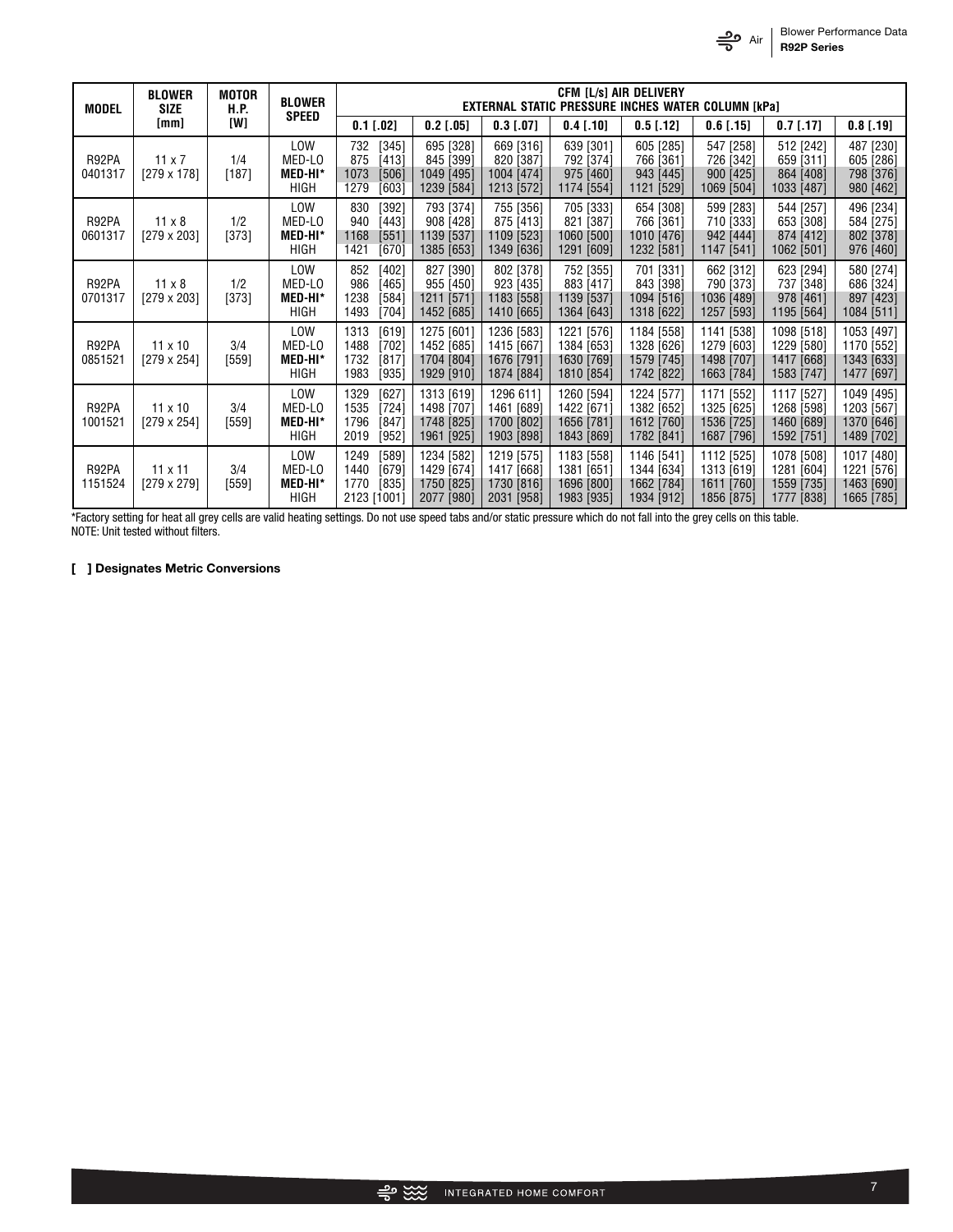

## **VENT TERMINATION KITS: =**

**RXGY-E02:** Vertical/Horizontal Concentric Vent Termination Kit 2" Pipe (US Only)

**RXGY-E02A:** Vertical/Horizontal Concentric Vent Termination Kit 2" Pipe (US & Canadian)

**RXGY-E03:** Vertical/Horizontal Concentric Vent Termination Kit 3" Pipe (US Only)

**RXGY-E03A:** Vertical/Horizontal Concentric Vent Termination Kit 3" Pipe (US & Canadian)

**RXGY-G02:** Direct Vent Furnace Side Wall Vent 2" or 3" (US Only)

**RXGY-D05:** Combustion Air Drain Kit 2"

**RXGY-D06:** Combustion Air Drain Kit 3"

**NEUTRALIZER KIT:** RXGY-A01 (Replacement Cartridge 54-22120-01)

**EXTERNAL BOTTOM FILTER (UPFLOW/HORIZONTAL) RACK:** RXGF-CB

**EXTERNAL SIDE (UPFLOW) FILTER RACK:** RXGF-CD

### **EXTERNAL (DOWNFLOW) FILTER RACK:** RXGF-CC

| <b>FILTER RACK FILTER SIZES* INCHES [mm]</b> |                                           |                            |                       |  |  |  |  |
|----------------------------------------------|-------------------------------------------|----------------------------|-----------------------|--|--|--|--|
| <b>MODEL</b>                                 | <b>RXGF-CB</b><br>(UPFLOW/<br>HORIZONTAL) | <b>RXGF-CD</b><br>(UPFLOW) | RXGF-CC<br>(DOWNFLOW) |  |  |  |  |
| R92PA040                                     | $15^{3/4} \times 25$                      | 153/4 x 25                 | 14 x 20               |  |  |  |  |
|                                              | $[400 \times 635]$                        | $[400 \times 635]$         | [356 x 508]           |  |  |  |  |
| R92PA060                                     | $15^{3}/4 \times 25$                      | $15^{3}/4 \times 25$       | $14 \times 20$        |  |  |  |  |
|                                              | $[400 \times 635]$                        | $[400 \times 635]$         | [356 x 508]           |  |  |  |  |
| R92PA070                                     | $15^{3}/4 \times 25$                      | $15^{3}/4 \times 25$       | $14 \times 20$        |  |  |  |  |
|                                              | $[400 \times 635]$                        | $[400 \times 635]$         | [356 x 508]           |  |  |  |  |
| R92PA085                                     | $19^{1/4}$ x 25                           | $15^{3}/4 \times 25$       | $14 \times 20$        |  |  |  |  |
|                                              | $[489 \times 635]$                        | $[400 \times 635]$         | [356 x 508]           |  |  |  |  |
| R92PA100                                     | $19^{1/4} \times 25$                      | $15^{3}/4 \times 25$       | 14 x 20               |  |  |  |  |
|                                              | $[489 \times 635]$                        | $[400 \times 635]$         | [356 x 508]           |  |  |  |  |
| R92PA115                                     | $22^{3/4} \times 25$                      | $15^{3}/4 \times 25$       | 14 x 20               |  |  |  |  |
|                                              | [578 x 635]                               | $[400 \times 635]$         | [356 x 508]           |  |  |  |  |

### **INDOOR COIL CASINGS**

| <b>MODEL</b><br><b>NUMBER</b> |
|-------------------------------|
| RXBC-D17A1                    |
| RXBC-D21A1                    |
| RXBC-D21B1                    |
| RXBC-D24A1                    |

## **FOR HIGH ALTITUDES:**

**NOTE:** For Canadian installations only, an optional derate (manifold gas pressure reduction) method may be used to adjust the furnace for altitude. See Installation Instructions for more information. This optional method may **NOT** be used for U.S. installations. See installation instructions as appropriate orifice change is required.

### **L.P. CONVERSION KIT:** RXGJ-FP38

**CONDENSATE PUMP KIT:** PROSTOCK & 1PCB151TUL

**DOWNFLOW/HORIZONTAL CONVERSION KIT:** RXGY-CK

**DOWNFLOW/HORIZONTAL LEFT ZERO CLEARANCE CONVERSION KIT:** RXGY-ZK

**COMBUSTIBLE FLOOR BASE:** RXGC-B17 RXGC-B21 RXGC-B24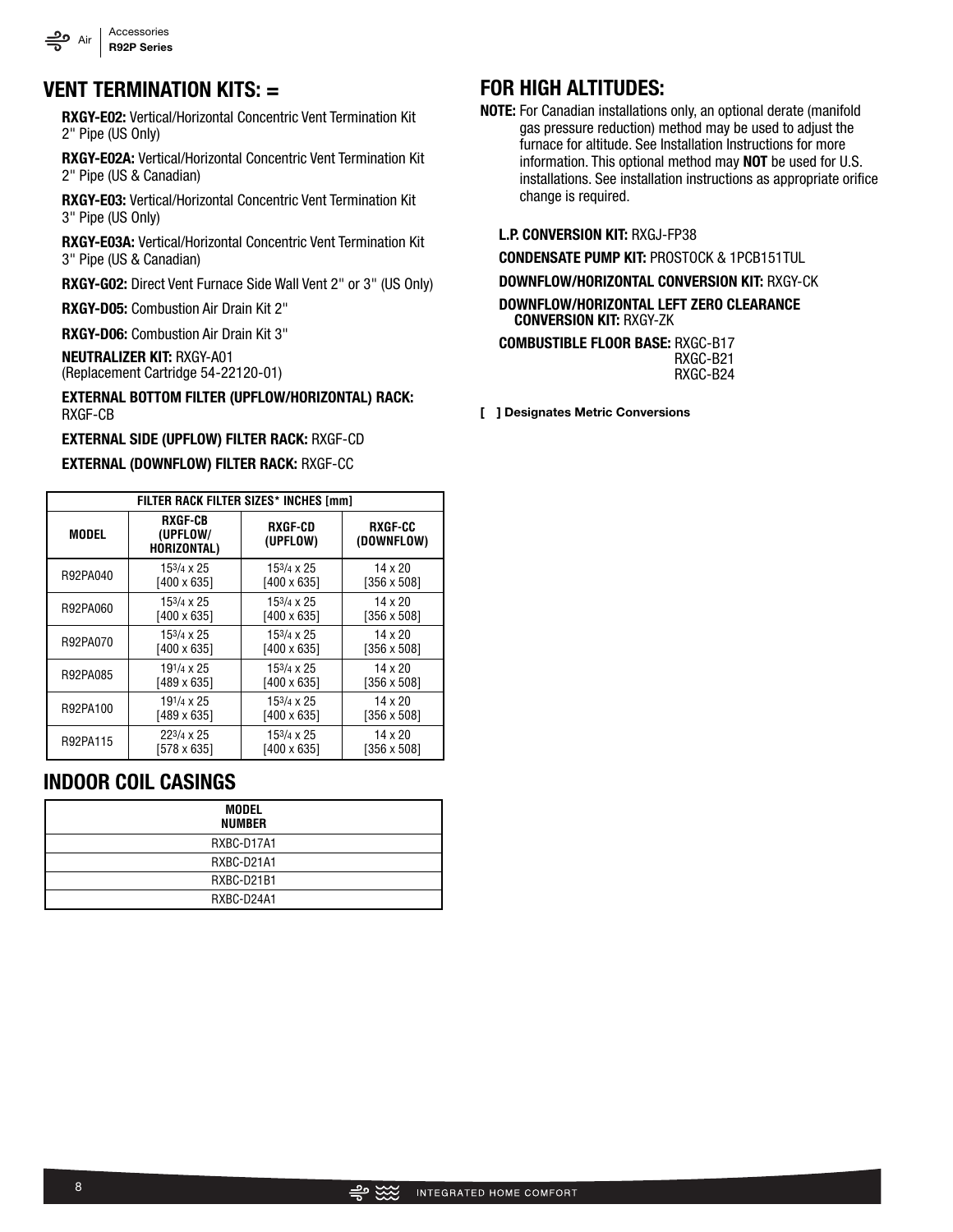

## **GENERAL TERMS OF LIMITED WARRANTY\***

Rheem will furnish a replacement for any part of this product which fails in normal use and service within the applicable period stated, in accordance with the terms of the limited warranty.

**\*For complete details of the Limited and Conditional Warranties, including applicable terms and conditions, contact your local contractor or the Manufacturer for a copy of the product warranty certificate.**

| <b>Conditional Parts</b>               |  |
|----------------------------------------|--|
| (Registration Required) Ten (10) Years |  |
|                                        |  |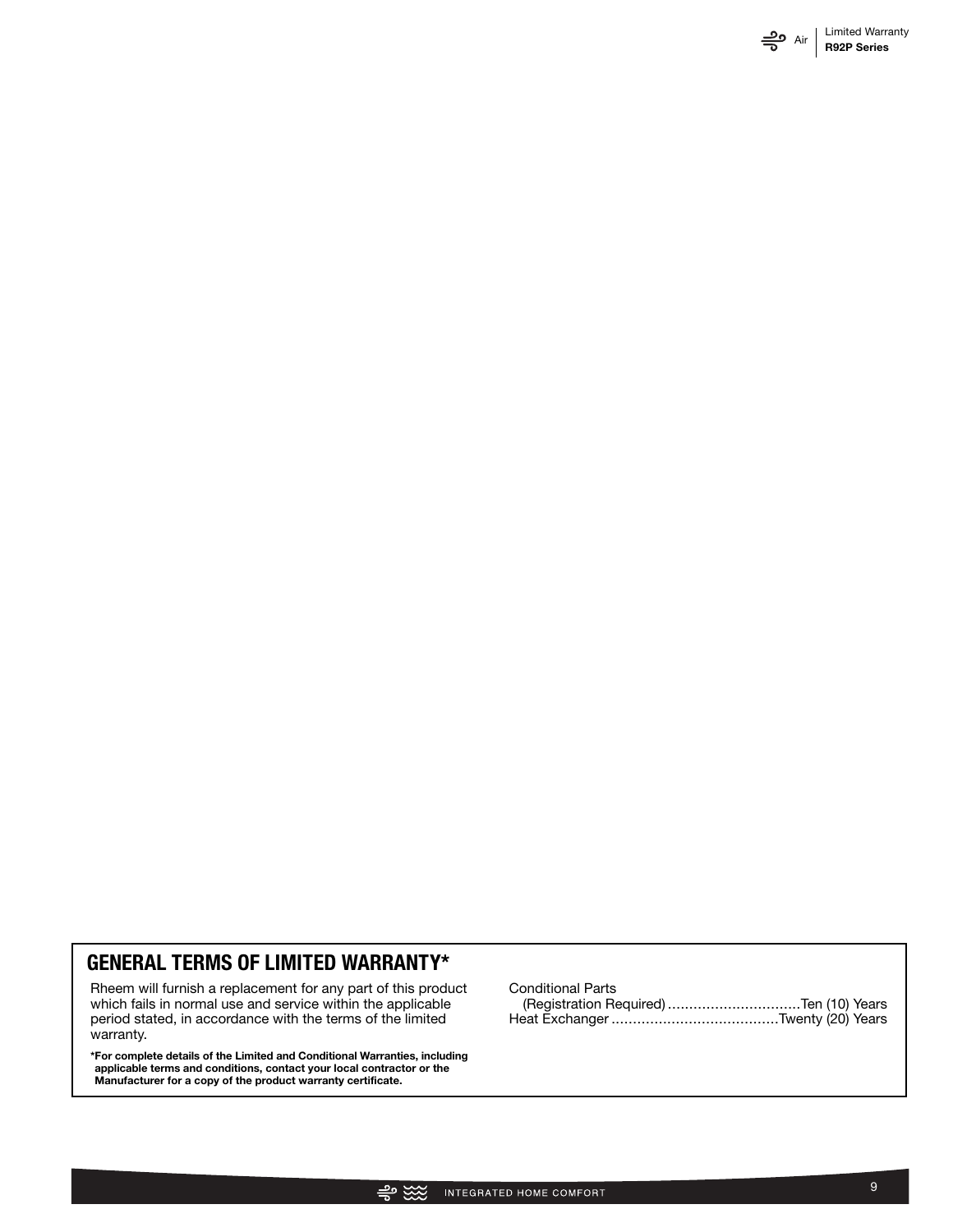Air Notes **R92P Series**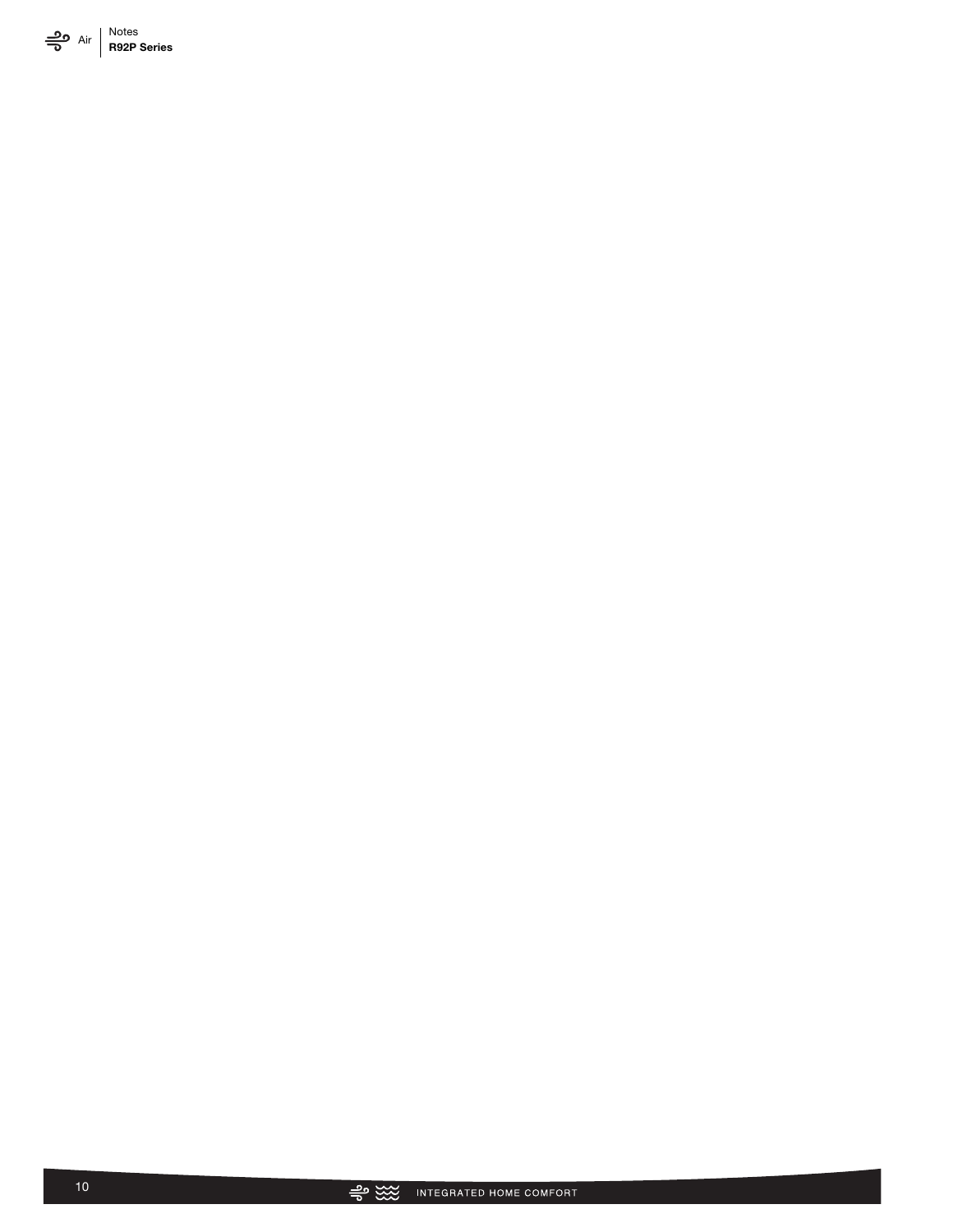